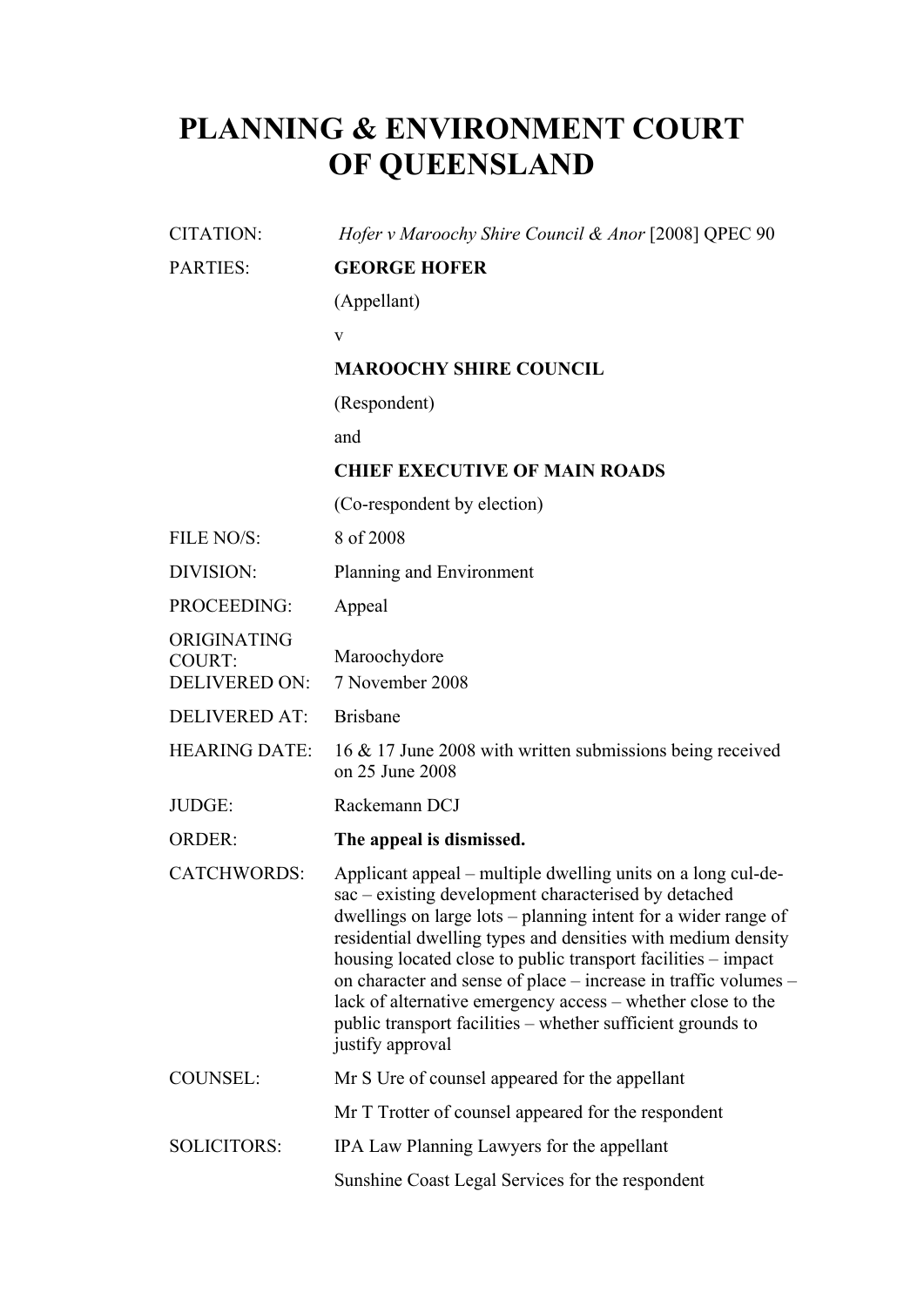- [1] This is an applicant appeal against the council's refusal of a development application for a development permit for a material change of use for multiple dwelling units on land at 48-50 Toral Drive, Buderim. The proposal is for 24 units (16 x 3 bedroom units and 8 x 2 bedroom units) in a two-storey built form.
- [2] The subject site, which is currently improved with a single detached house, has an area of 5,243m<sup>2</sup> and is situated on the southern side of Toral Drive towards its western extremity. Toral Drive is a long cul-de-sac, extending in a westerly direction for about 600m from its intersection with Stringybark Road. The site is approximately 1.2km from the Sunshine Coast University and 900m walking/cycling distance from the designated Sippy Downs Town Centre.
- [3] The existing development in Toral Drive is mainly characterised by detached housing on large lots. There is a church and child care centre on the south eastern corner of the Toral Drive / Stringybark Road intersection and there are two multiple dwelling unit approvals (which have yet to be acted upon) in the eastern part of Toral Drive. In particular, there is an approval for 69 units at the north-western corner of the Toral Drive / Stringybark Road intersection and a 120-unit development (the MLK proposal) on a battleaxe style site, which gains access via an allotment on the southern side of Toral Drive, about  $320m$  to the east of the subject site.<sup>1</sup> There is also an approval for a 266 unit development on the eastern side of Stringybark Road.
- [4] Public notification of the application attracted a few submissions in support. There was one adverse submission, which was withdrawn. The council refused the application on six grounds and subsequently gave twelve pages of further and better particulars of those grounds. Not all of those grounds or particulars were the focus of attention at the hearing. Ultimately, counsel for the respondent submitted that the development application should be refused because:
	- (a) Approval of the application would be in conflict with the Maroochy Plan 2000, in particular, provisions relating to Planning Area 3 – Sippy Downs and Precinct 5, Stringy Bark West;
	- (b) The proposed location is too remote from public transport;
	- (c) The proposal will bring about unwarranted and unacceptable changes to the character of the relevant part of Toral Drive;

1

The distance of 320m is taken from Mr Ryter's report.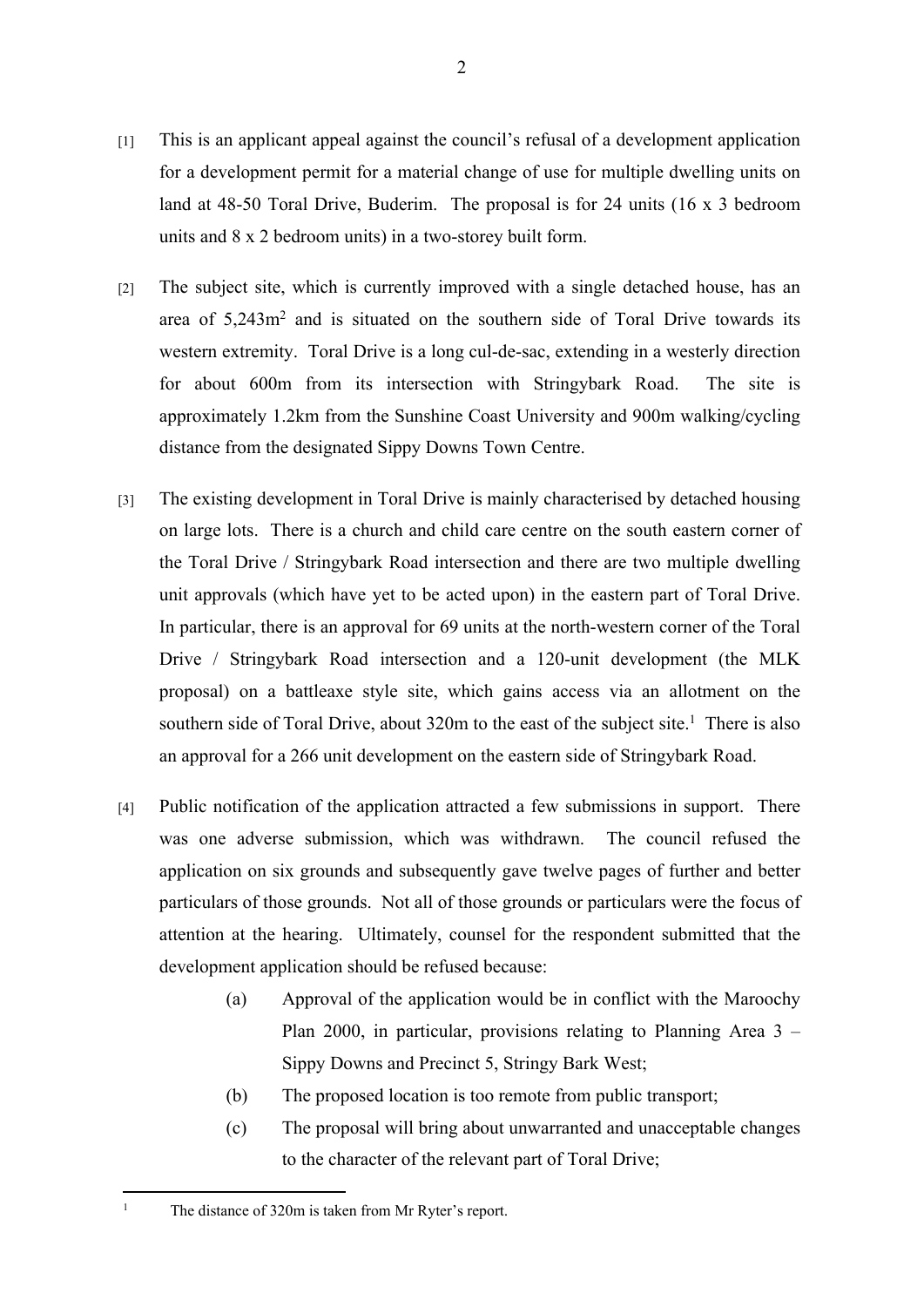- (d) Traffic engineering evidence suggests that until changes are made to the street system, for example, by the provision of a loop road between Toral Drive and Toral Court, the proposed location is unsatisfactory and unsafe from the aspect of emergency access to the site."
- [5] The applicable planning scheme is the Maroochy Plan 2000. Under that scheme the site is within:
	- (a) The Urban preferred dominant land use designation on the Strategic Plan Map;
	- (b) The Sippy Downs Planning Area, and;
	- (c) The Stringybark Road West Precinct.
- [6] The Shire-wide Desired Environmental Outcomes (DEOs) and the strategic implementation measures to support them are set out in Volume 2 of the Planning Scheme. Provisions include those relating to social equity and liveability (DEO 2); transport and accessibility (DEO 4); community and cultural development (DEO 5); and urban design, heritage and character (DEO 6). They seek, amongst other things, to:
	- Achieve communities which exhibit a distinct character and sense of place;
	- Integrate land use and transport planning;
	- Consolidate residential forms around centres so as to optimise support for public transport and employment, community and commercial services;
	- Provide for a diversity, choice and mix of housing styles, with housing designed to be responsive to local character, climatic conditions and community needs;
	- Support land use and development strategies which serve to reduce private vehicle dependency and which integrate with transport planning strategies;
	- Create identifiable urban communities which, amongst other things, display distinctive character;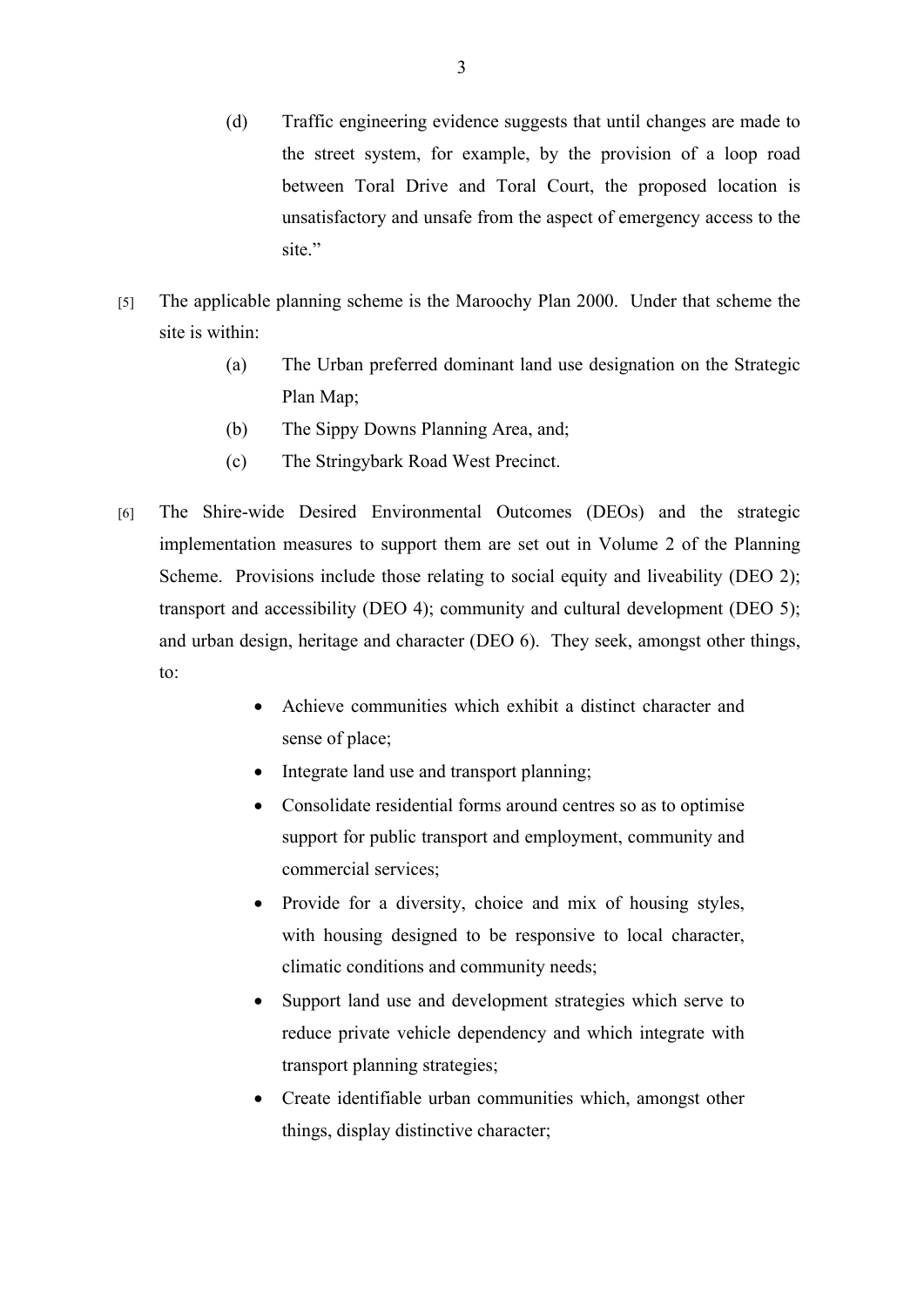- Promote a high quality built environment, characterised by premises which, amongst other things, are consistent with local design and character.
- [7] The subject site falls within the Urban preferred dominant land use designation on the Strategic Plan Map. That allocation identifies areas suitable for residential premises of varying densities. It is one of the three preferred dominant land uses which relate to the urban strategy. The others are the "Future Urban" and the "Permissible Area for Rural Residential", which do not apply to the subject site. The objectives relevant to the Urban designation seek to, amongst other things, develop upon and consolidate existing residential areas, provide for a diverse range of housing and residential lots, enhance the amenity of existing and proposed residential areas and minimise the impact of multi storey residential development.
- [8] While the DEOs and other strategic level provisions provide a relevant context, they do not give detailed guidance in relation to the particular planning intent for the part of the Urban area within which the subject site falls.<sup>2</sup> That is provided by the Planning Area and Precinct provisions contained in Volume 3 of the Planning Scheme, which are said to "represent council's specific planning intent to relevant locality". The primary function of those provisions is stated to be as assessment criteria for applications for impact assessable development.
- [9] Volume 3 includes descriptions of Planning Areas, Precincts and precinct classes. Each Planning Area provides an overall description of the character and relevant issues for the district or local area, while each individual Precinct describes the unique character of the particular locality within the relevant planning area. Each precinct class identifies a general intent for individual precincts which are similar in nature throughout the Shire.
- [10] The Sippy Downs Planning Area comprises the site of the Sunshine Coast University, lands designated as "Major Activity Centre" and "Urban" by the Strategic Plan, and adjoining lands along the Shire boundary. The area is intended to provide for the ongoing development of the university, in conjunction with a new major activity centre for the Sunshine Coast and surrounding residential communities.

<sup>2</sup> While various provisions within Volume 2 were referred to in Council's grounds for refusal, as particularised, and in the expert reports, none were ultimately referred to in the written submissions on behalf of the respondent.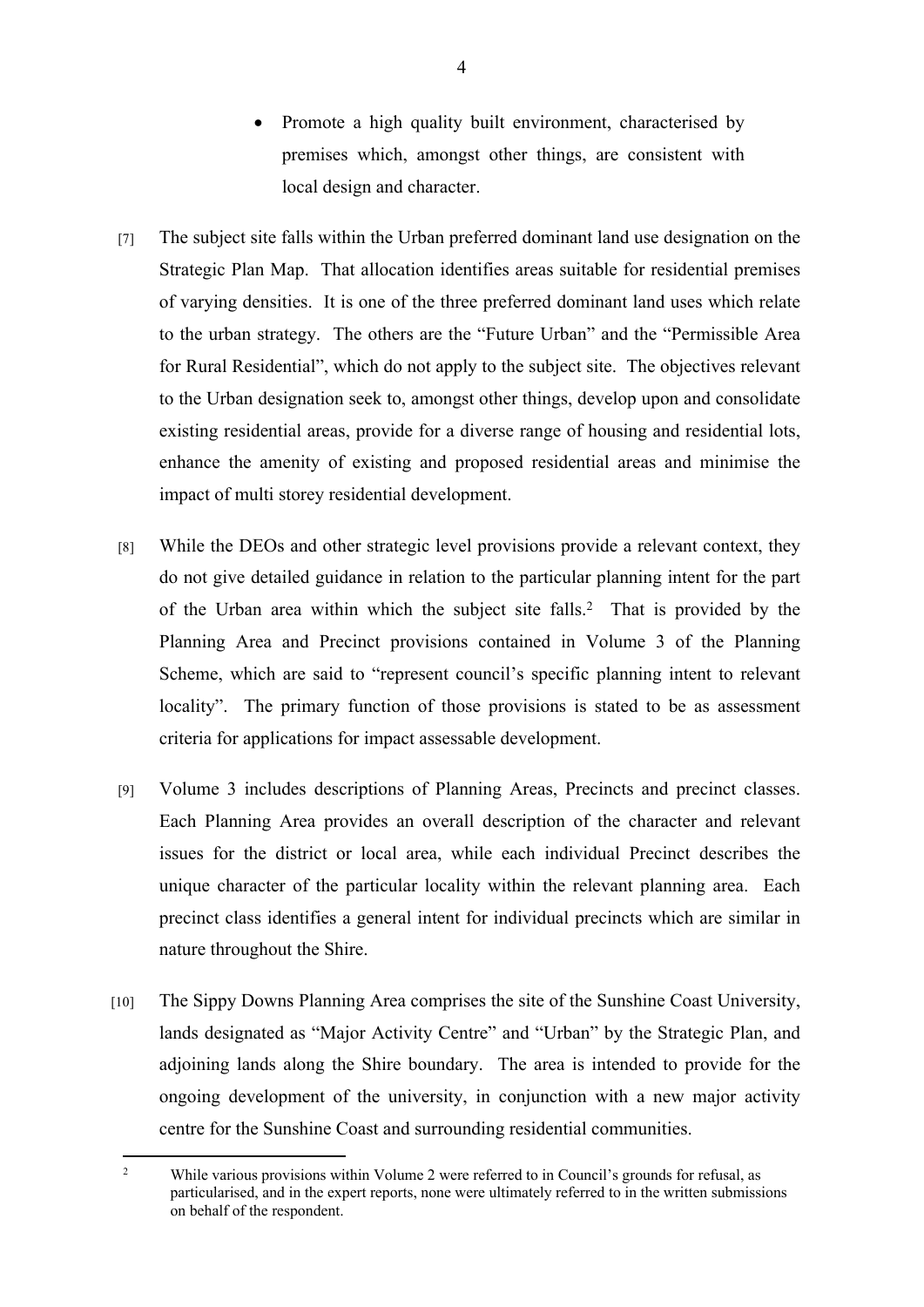- [11] The provisions relating to the Sippy Downs Planning Area include a District Structure Plan (Figure 3.3.3(a)). It shows the subject site as within one of three urban areas. Those areas are suitable for residential development of varying densities. The scheme provides that:
	- "Development within these areas is intended to be of a form and character which embraces the concepts of urban villages and transit orientated development; that is, the development of complete and integrated communities containing housing, shops, employment, schools, parks and civic facilities.

…

In order to maximise the economic viability and vitality of the town centre core and the public transport terminus, and to minimise the use of private vehicles:

- The community must be provided with a high quality interconnected access network providing a choice of pedestrian friendly streets and focussing on the town centre core;
- There is a need to encourage higher densities of development throughout the community and an implied increase in intensity in land use towards the town centre core."
- [12] The Sippy Downs Planning Area is broken up into twelve precincts. The town centre core is in the Sippy Downs Central precinct (Precinct 1), which lies to the south of the motorway and immediately north of the University and Other Education precinct (Precinct 3). The Sippy Downs West Precinct (Precinct 2) adjoins Precinct 1 on its east, north and western boundaries. To the north of the motorway lies the Stringybark Road East Precinct (Precinct 4) and the Stringybark Road West Precinct (Precinct 5), within which the subject site is located.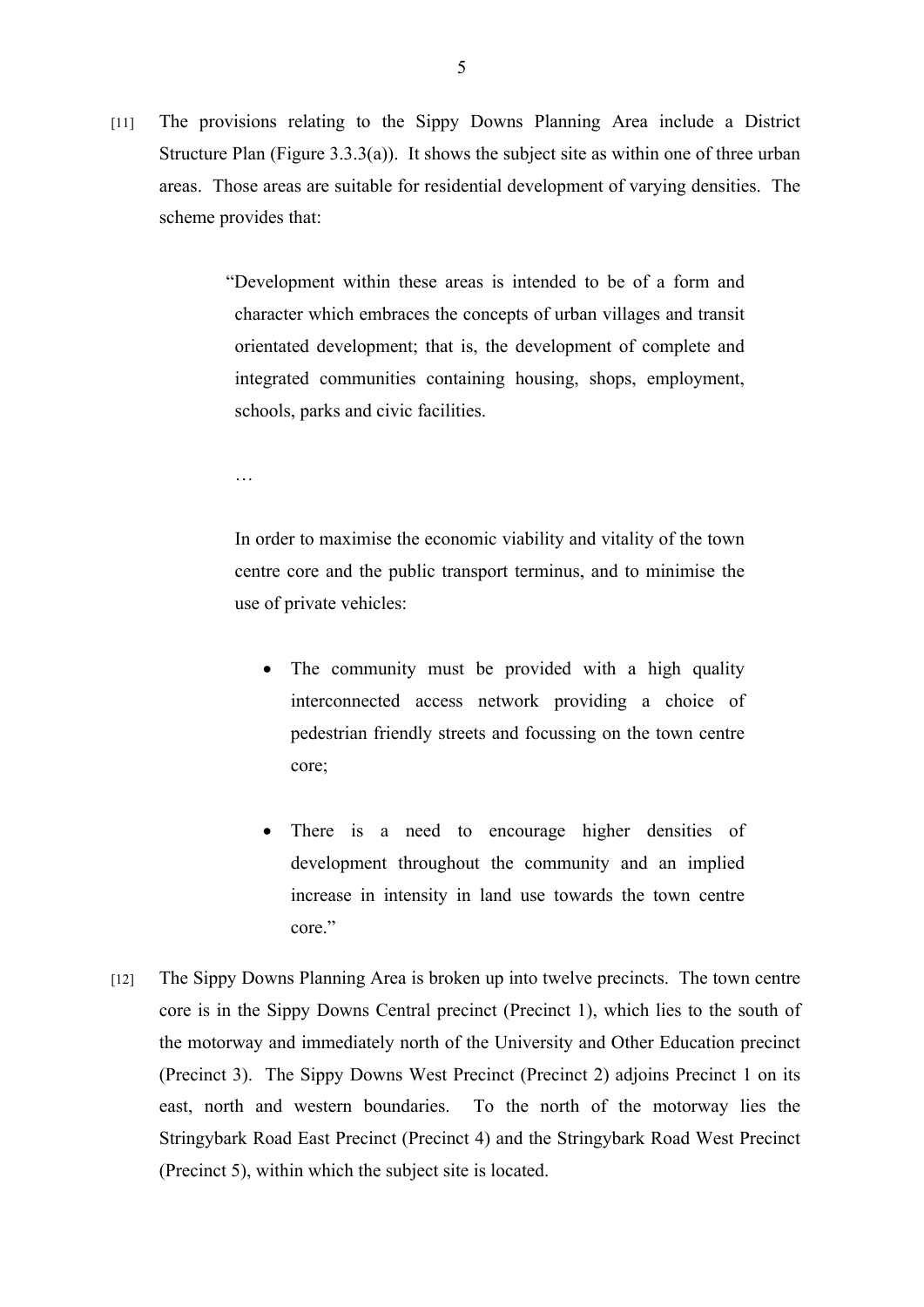- [13] Precinct 5 is classified as a Master Planned Community precinct. The statement of general intent for that precinct class envisages orderly growth into "greenfield" areas. Predominantly low density residential development is intended, but sites close to centres and accessible to public transport are the preferred locations for medium density housing. Where a particular precinct is not the subject of an existing development approval, the statement of general intent foreshadows that the proponent will be asked to carry out master planning for the locality, the outcomes of which are to be presented in a Local Area Structure Plan (LASP) to guide future development in the locality.<sup>3</sup>
- [14] The intent for Precinct 5 provides, in part, as follows:

"This precinct comprises relatively new detached housing on large lots. Due to the proximity of the southern part of this precinct to the town centre and university, and the anticipated future provision of good bus services along Stringy Bark Road and Crosby Hill Road, it is intended that further new housing and in-fill development should be allowed in the future to achieve a wider range of residential dwelling types and densities.

…

…

The precinct should contain high quality residential development in accordance with a Local Area Structure Plan or other comprehensive Plan of Development approved by council.

Small lot housing should be allowed at suitably accessible locations and medium density housing development should be located close to the public transport facilities. Any development of this precinct should be designed to minimise impacts on the surrounding rural residential areas.

In assessing development applications in this precinct particular consideration will be given to:

…

<sup>…</sup>

<sup>3</sup> Which will either be incorporated in the planning scheme or in a preliminary approval pursuant to s 3.1.6 of the Act.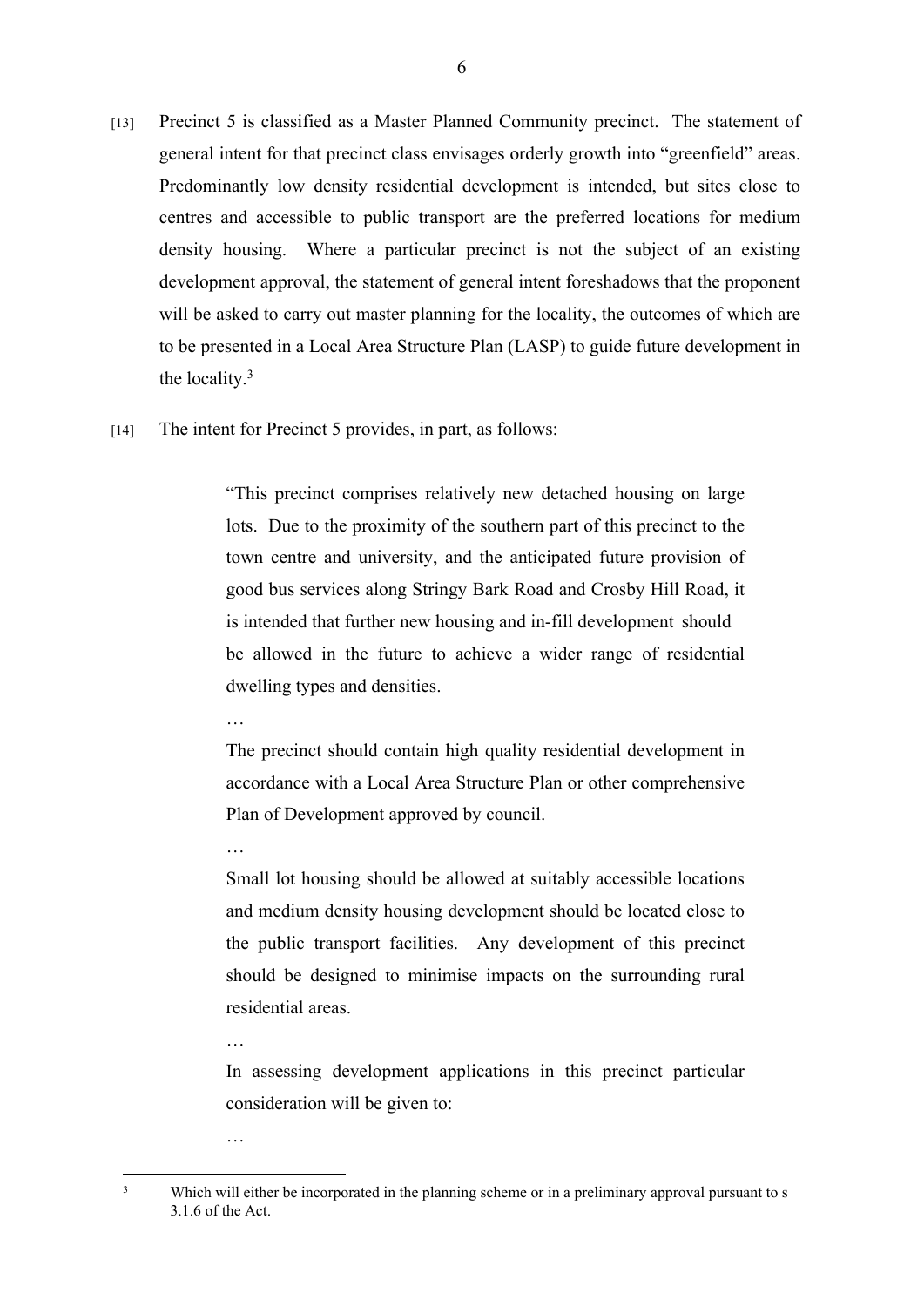- Minimisation of impact on visual amenity"
- [15] Multiple dwelling units are expressly identified as one of the uses which "may be considered consistent with the intent and desired character of this precinct, and suitable for inclusion in detailed master planning, where appropriately located, sited and designed."
- [16] The planning intent for Precinct 5, and its relationship to Planning Area 3 was summarised in the respondent's written submissions as follows:

"Examination of Planning Area 3 reveals that it is intended to achieve a structure of efficiency and orderly town planning principles with more intense forms of residential developments in and adjacent to the town centre and the university and close to public transport.

In particular, the Precinct 5 intent makes it plain:

- (1) That the precinct comprises relatively new detached dwellings on large lots;
- (2) That, because of the proximity of the southern part of this precinct to the town centre, it is intended that further new housing and landfill development should be allowed in the future to achieve a wider range of residential dwelling types and densities;
- (3) Small lot housing should be allowed at suitably accessible locations and medium density housing development should be located close to the public transport facilities;
- (4) Any such development should be designed to minimise impacts on the surrounding rural residential areas."
- [17] New medium density development is contemplated within Precinct 5. That is proposed to be achieved here by redevelopment. The intention is not however, to achieve medium density housing on every site in Precinct 5 in general or on every lot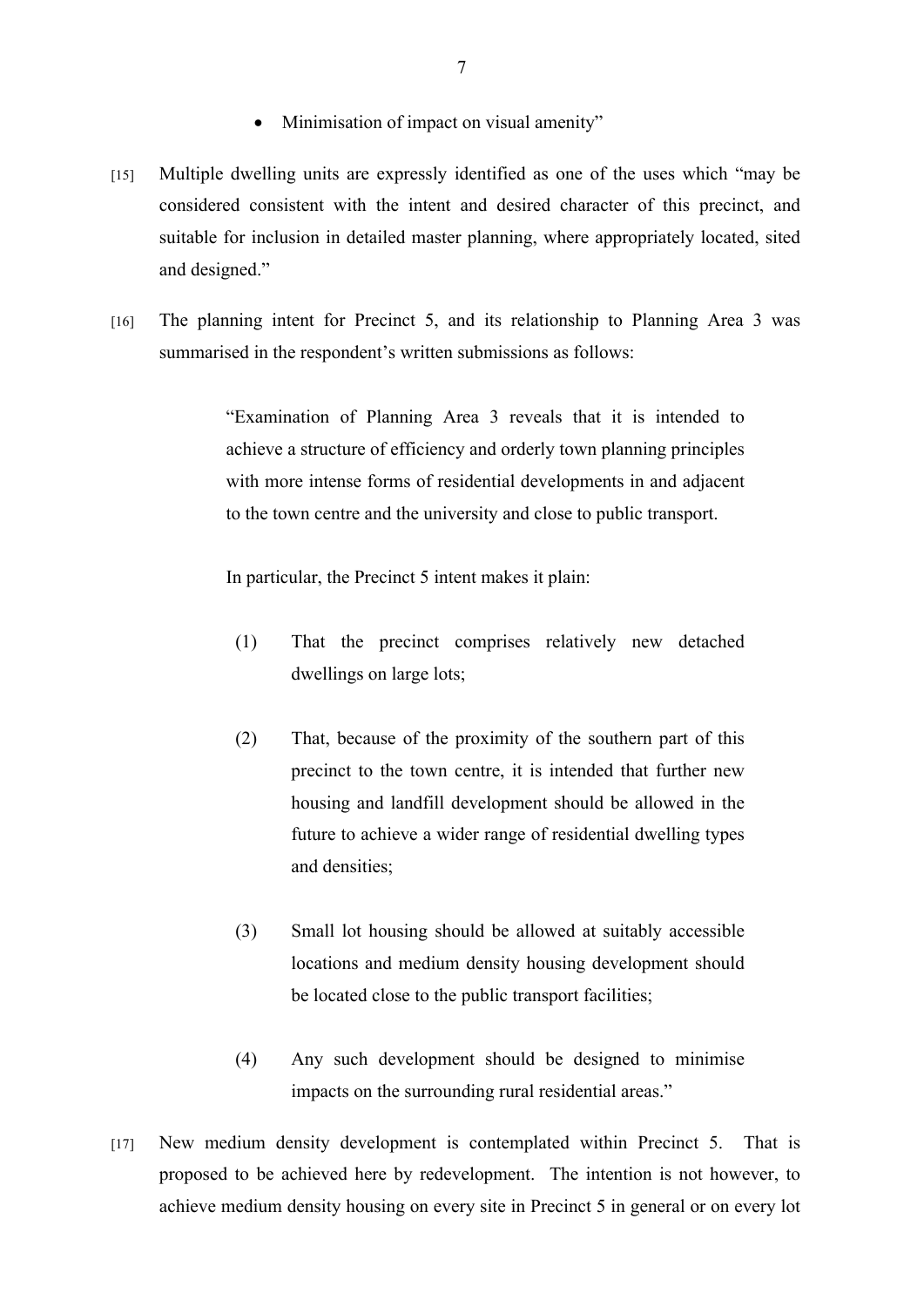within Toral Drive in particular. What is sought is a "wider range of residential dwelling types and densities" within a precinct currently characterised by relatively new detached housing on large lots. Medium density housing is to be part of that wider range, but should be located close to the public transport facilities. Mr Trotter compared this with the intent for other precincts, which afford somewhat greater encouragement to medium density development. For example:

- In Precinct 1, the intention is for medium and higher density residential accommodation to be "encouraged above and alongside other compatible uses in mixed use developments wherever practicable."
- Precinct 2 is intended to accommodate "both a wide range of businesses and substantial medium density housing" with medium density housing being "encouraged throughout the precinct, except along the frontage to the Sunshine Motorway and the Bruce Highway due to noise impacts."
- [18] The intent for precinct 5 envisages residential development proceeding in accordance with a LASP or other comprehensive plan of development. That reflects similar statements in the general intent for the masterplanned community precinct. The subject application is for what may be described as a "stand alone" proposal, physically separated from other like development (existing or approved) and not part of any truly comprehensive planning for the precinct. A LASP was attached to the proponent's response to the council's information request but, as Mr Venn (the town planner called by the council) pointed out, it did not provide meaningful forward planning.
- [19] Mr Venn characterised the proposal as 'ad hoc opportunism' rather than 'comprehensive planning'. Mr Ryter (the town planner called by the appellant) pointed out that we are not dealing with a 'greenfield' area. Land ownership is fragmented. There are practical difficulties for an individual applicant, with respect to a particular allotment, in attempting to carry out masterplanning to guide development for the greater locality. In the circumstances Mr Ryter saw it as incumbent on the council to carry out any masterplanning.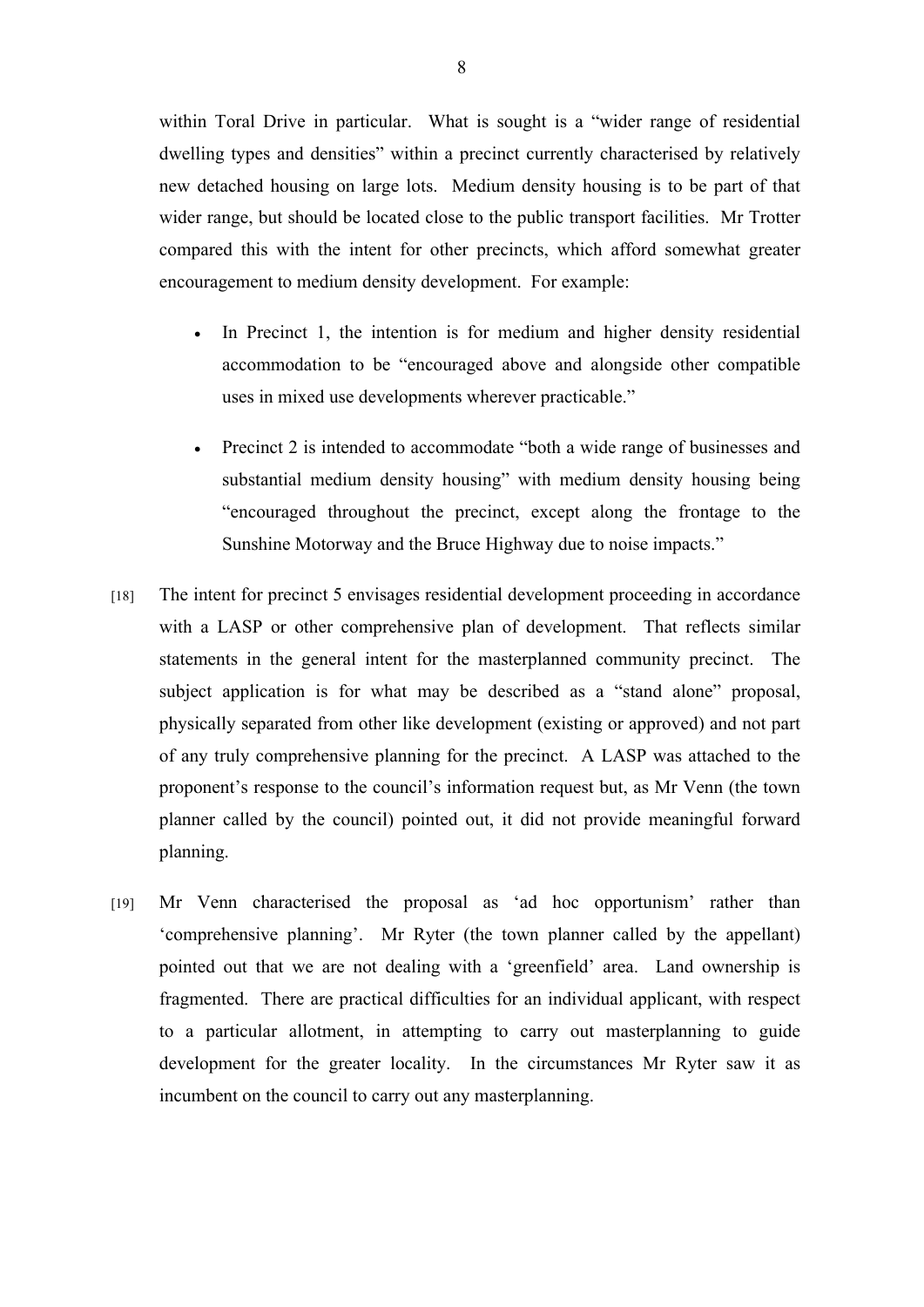- [20] Although there is some evidence that the council has undertaken to commence masterplanning for the precinct<sup>4</sup>, that has not, as yet, come to fruition, notwithstanding the age of the current planning scheme. The council has published an "implementation note", but it has no statutory force and Mr Trotter did not seek to place weight on it. Development approvals have been granted in respect of individual multi-dwelling developments on individual sites within Toral Drive. Those circumstances provide a sufficient basis for considering the subject application on its merits, notwithstanding the absence of an LASP to guide development in the locality more generally. Mr Trotter did not go so far as to submit that the absence of a LASP should, of itself, lead to a refusal.
- [21] There was debate in this case, as there was in *MLK Newton Pty Ltd v Maroochy Shire Council* [2006] QPEC 128, as to whether the "surrounding residential areas" referred to in the intent for Precinct 5 mean, or include, the area of "detached housing on large lots", including the lots in Toral Drive near the subject site. It was submitted, on behalf of the appellant, that it does not. It was pointed out that those lots are within the Urban area and not within the Permissible Area for Rural Residential. The planning scheme does not otherwise describe the land in Toral Drive as rural residential. Further, the relevant statement of intent does not speak of development in the precinct minimising impacts on other land in the precinct. Rather, it speaks of development "of this precinct" minimising impacts on "the surrounding rural residential areas". It was submitted that the statement is concerned not with the impacts of the subject site on its neighbours in Toral Drive, but on the prospect of development of Precinct 5 impacting on rural residential areas which surround Precinct 5. It was pointed out that two areas which adjoin almost the entire length of the northern boundary of the precinct (and the planning area) and more than half the western boundary of the precinct (and planning area) are so designated.
- [22] The appellant's contention does not appear unmeritorious, but was rejected by White DCJ in *MLK Newton Pty Ltd v Maroochy Shire Council* (supra). It is ultimately unnecessary for me to resolve that issue of interpretation. The likely impact of an impact assessable proposal on existing development in the area, including on its existing and likely future character and amenity, are relevant considerations in any event.

<sup>4</sup> T66.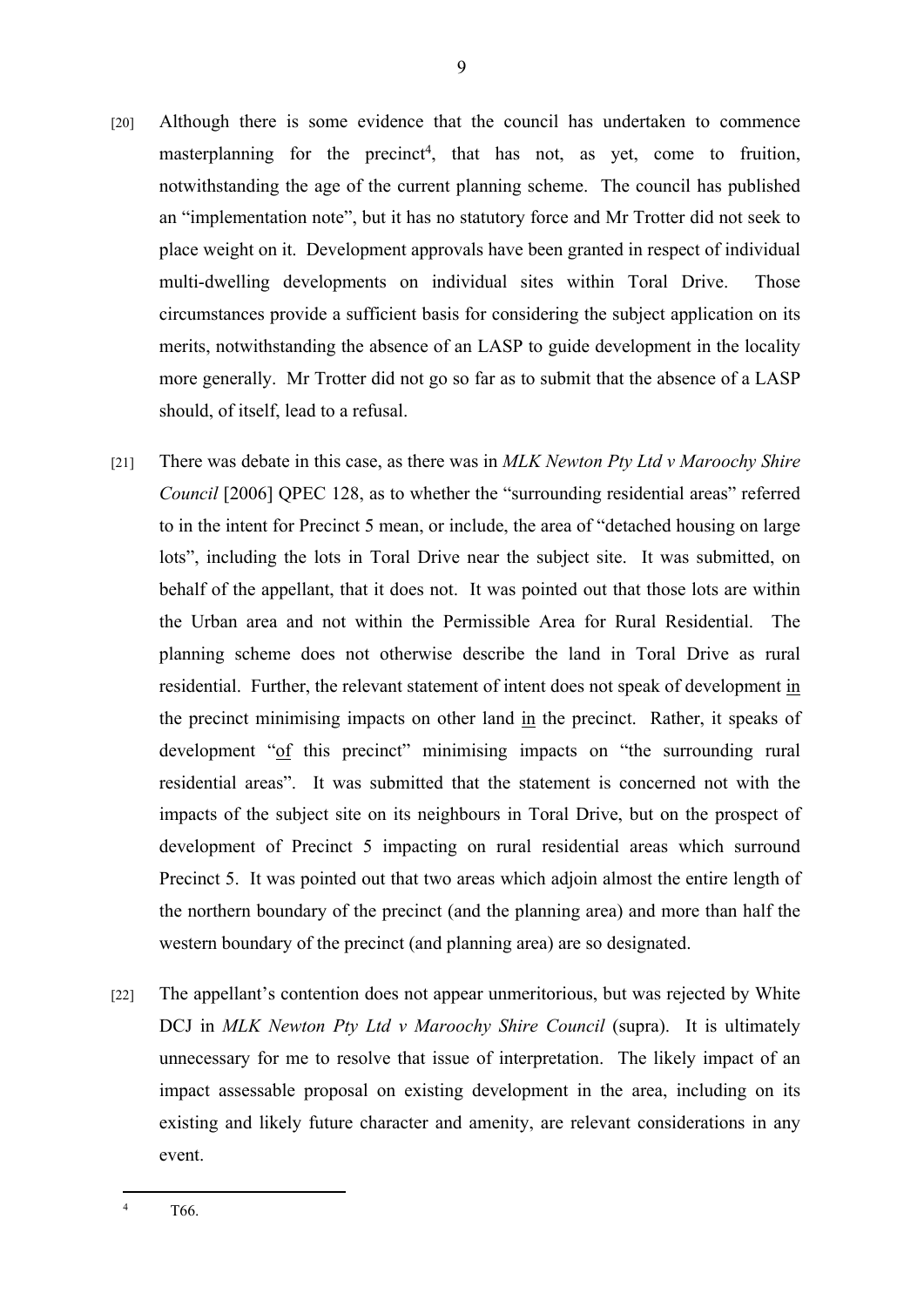- [23] Mr Venn regards the proposed development as inconsistent with the character of what he perceives to be a rural residential enclave, the sense of place of which would be eroded by the proposal. In his view, the existing 'detached house on large lots' land use should be seen as the "end" land use in this part of Toral Drive and as a legitimate component of the residential land use diversity and choice offered in Precinct 5. Mr Ryter conceded that the development would have some impact on the character, but did not consider that the impact would be undue. That issue was considered, in more detail, by Mr O'Brien, who was also called by the appellant.
- [24] It is apparent that the planning scheme (including the relevant Area and Precinct provisions) intends there to be a wider range of residential dwelling types and densities. That will inevitably have some impact on the existing character of the area. The planning provisions do not quarantine Toral Drive from that. Indeed, Toral Drive is in the southern part of the precinct, the proximity of which to the town centre and university is relevant to the intention to achieve a wider range of residential dwelling types and densities. That wider range will start to become evident, within the eastern part of Toral Drive, once the existing approvals are acted upon.
- [25] The respondent's case emphasised the location of the subject site towards the western extremity of Toral Drive, in a location which is removed from the sites of the existing approvals and which is also to the west of a deviation in Toral Drive. In *MLK Newton Pty Ltd v Maroochy Shire Council* (supra) White DCJ was satisfied that "that part of Toral Drive which has a rural residential character of any significance commences to the west of Lot 4, the smaller parcel of land, the subject of the application." The subject site is west of Lot 4.
- [26] The likely impact of the proposal on visual amenity and on character was the subject of a detailed and careful assessment by Mr O'Brien. In his opinion:
	- (a) The proposed development would have minor visual impacts on neighbours to the east and west and no impact on sites to the south or from the motorway;
	- (b) The visible catchment of the development would be very small and would affect few passers-by and few local residents. In any event,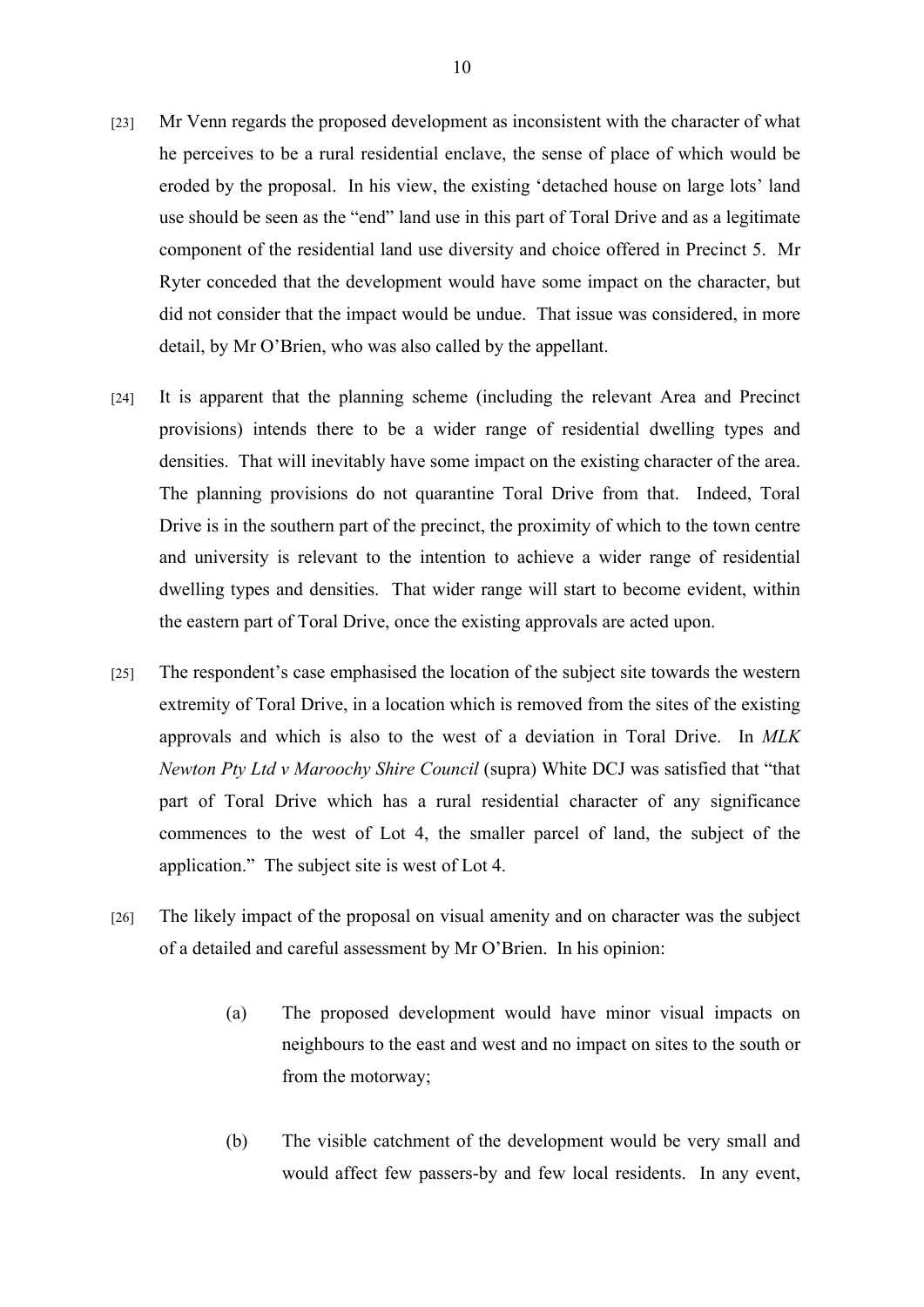the extent of building that would be readily visible to passers-by on Toral Drive would be a two-storey residential building;

- (c) Once planting matures, the views of the proposed development from the street would be little different from that of other lots in Toral Drive and Jorl Court, which are currently occupied by larger detached houses, garages etc.
- (d) The existing character of most of Toral Drive and Jorl Court does not portray a rural residential character, but portrays the character of a suburban residential area of large houses close to the street on large lots set in relatively close proximity to each other. Rural characteristics are not evident from the street.
- (e) The character of the proposed development, while not identical to the existing area, will be sufficiently compatible with it and the likely future character of the area will be influenced by other approved multi-unit developments.
- (f) Irrespective of whether the phrase "surrounding rural residential areas" is intended to describe areas that are designated under the planning scheme as "rural residential" or less specifically to describe adjoining or nearby lots which have a rural residential character, the proposed development will have minimal impact on adjoining or nearby land which does not, in any event, exhibit a rural residential character.
- [27] It is legitimate, in considering the likely future character of the area to have regard to the existing development approvals, although one must also acknowledge that the sites of these approvals are in a different part of Toral Drive. Reference was also made to certain undecided development applications. While they may reflect development interest and desire, I have disregarded them, since I am not in a position to speculate about their merits or prospects of success.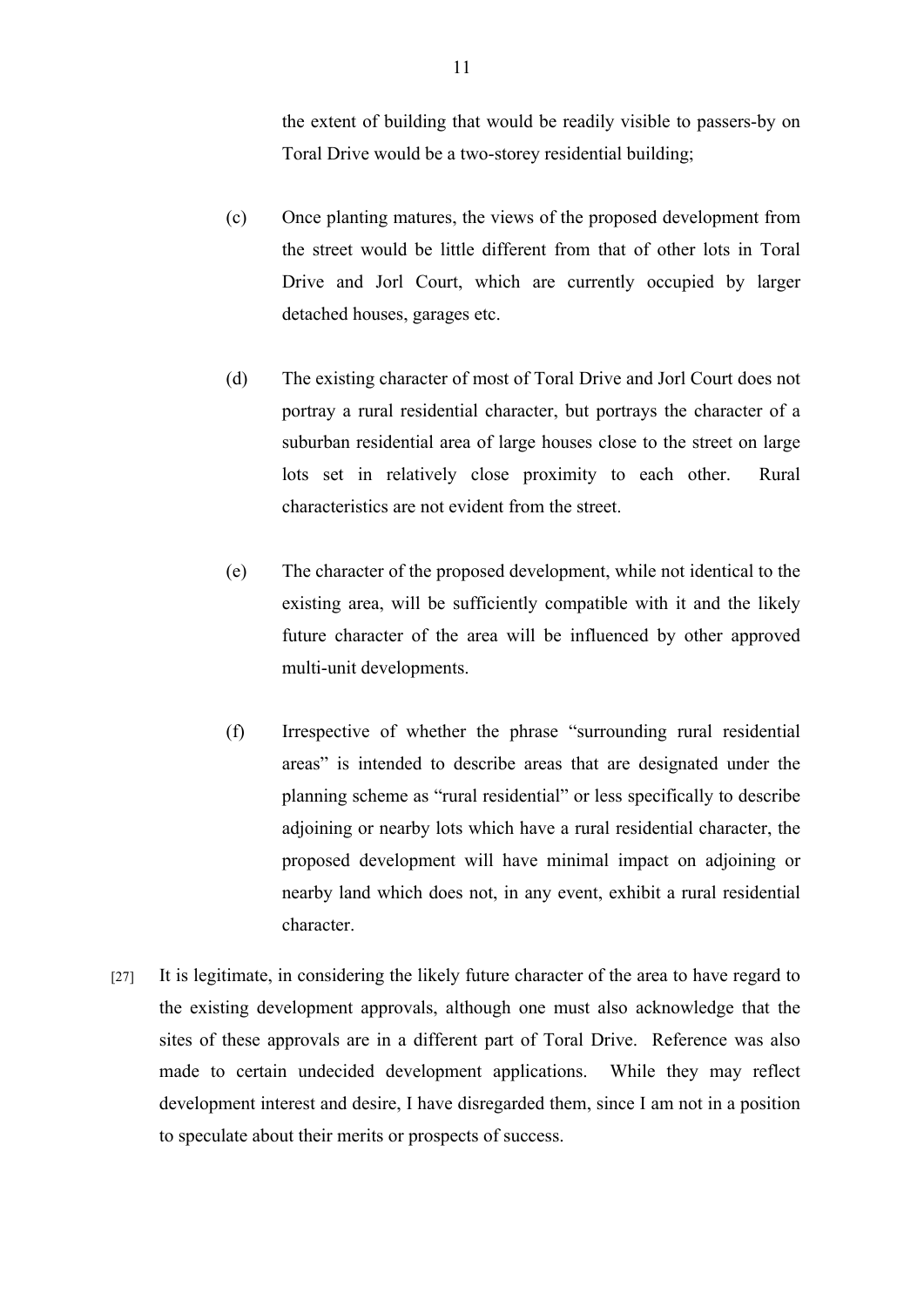- [28] The proposed development differs from that which exists in the part of Toral Drive within which the subject site is situated. That difference would not be a secret. The development would have some effect on the existing character and sense of place of that part of Toral Drive. Having regard to the evidence of Mr O'Brien however, the extent of that impact would not, of itself, lead me to refuse the application, were it otherwise consistent with the planning scheme.
- [29] The proposed development would increase traffic along Toral Drive, including in the western part of Toral Drive, where the subject site is situated. That would not cause any undue specific traffic problem in Toral Drive or at its intersection with Stringybark Road. Mr Pekol, the traffic engineer engaged by the appellant, estimated the increase in volume at about 140 vehicles per day. The western part of Toral Drive has very low traffic volumes at present (about 80 vpd), which would not be affected by development further to the east. The contribution of the subject proposal to traffic volumes along Toral Drive would be proportionally greater for the western end, where volumes are otherwise low, than for the eastern end, where volumes are otherwise greater. For the western end, the increase would be numerically significant and would also be noticeable, although the total volume would remain relatively low. The council relied upon this not so much as a specific noise issue, but as something which would also be a change to the character of the locality.<sup>5</sup> I accept that there would be some noticeable change in this regard but, again, the extent of that change is not such as would, of itself, lead me to refuse the application.
- [30] Mr Holland, the traffic engineer called by the respondent, gave evidence that the proposed development is unsatisfactory on the grounds that it is unacceptably remote from public transport and on the basis of its reliance on a single means of access to the general road system.
- [31] The traffic engineers agreed, in their joint report, that the provision of higher density residential development in proximity of the Sippy Downs town centre and the Sunshine Coast University would be a logical outcome, but they also agreed that the proposal's consistency with that outcome is subject to, amongst other things:

<sup>5</sup> See Ex 1 pg 92.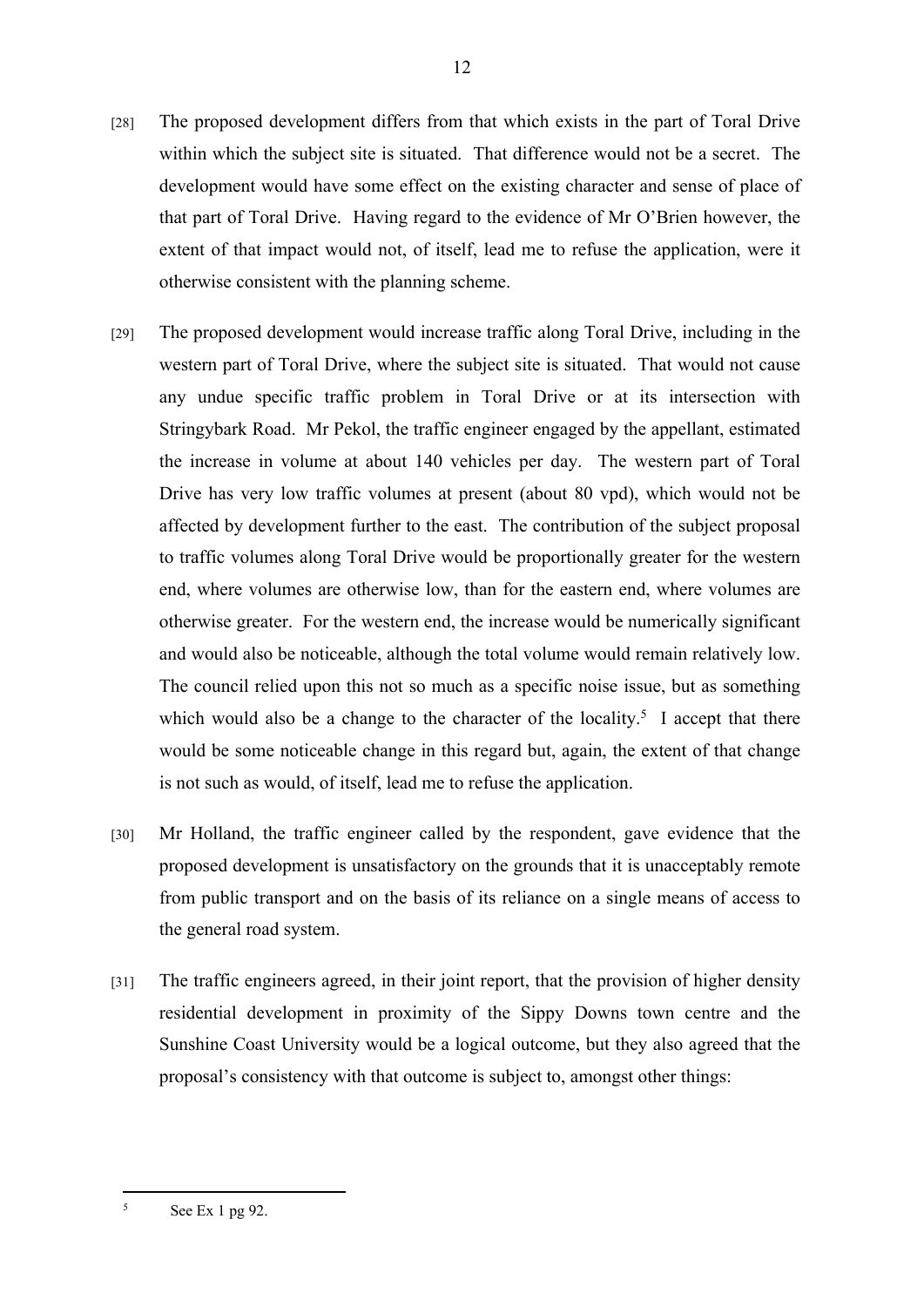"the provision of additional road network connections from Toral Drive to the surrounding road network (eg Jorl Court), to facilitate emergency access and an efficient bus service for the area"

No such additional road network connections are proposed.

- [32] In the absence of such a connection, Mr Holland saw the proposal as inappropriately removed from public transport facilities and as failing to have appropriate alternative emergency access. Mr Pekol was of the opinion that the scale of this proposal is sufficiently small that, in itself, it is unlikely to adversely affect local traffic operations or residential amenity or significantly increase the need for a separate emergency access route to Toral Drive. Reliance on the small scale nature of an otherwise undesirable proposal needs to take account of the need to guard against cumulative impacts. In this case Mr Holland is opposed to ongoing incremental development of the type proposed, in the absence of a "more holistic traffic and access solution" for Toral Drive.
- [33] Not all development has alternative emergency access. The existing large lot development in Toral Drive does not have alternative emergency access. Mr Holland referred to a "rule of thumb" that an alternative emergency access ought be available where the number of dwellings served is more than one hundred. He saw that as being reflected in Acceptable Measure A2.3 of the Reconfiguration of a Lot code which provides:

"All residential neighbourhoods of more than 100 lots or dwelling units are provided with more than one connection to a district collector street or higher order road."

- [34] That provision is only an acceptable measure and, as Mr Ure pointed out, the Reconfiguration of a Lot code is not applicable to this application.
- [35] Mr Pekol did not cavil with the desirability of an alternative means for emergency access. In his report Mr Pekol acknowledged that "Queensland Streets and the local planning scheme highlight the need to provide an alternative means for vehicular access into residential areas where the number of lots served by a single street exceed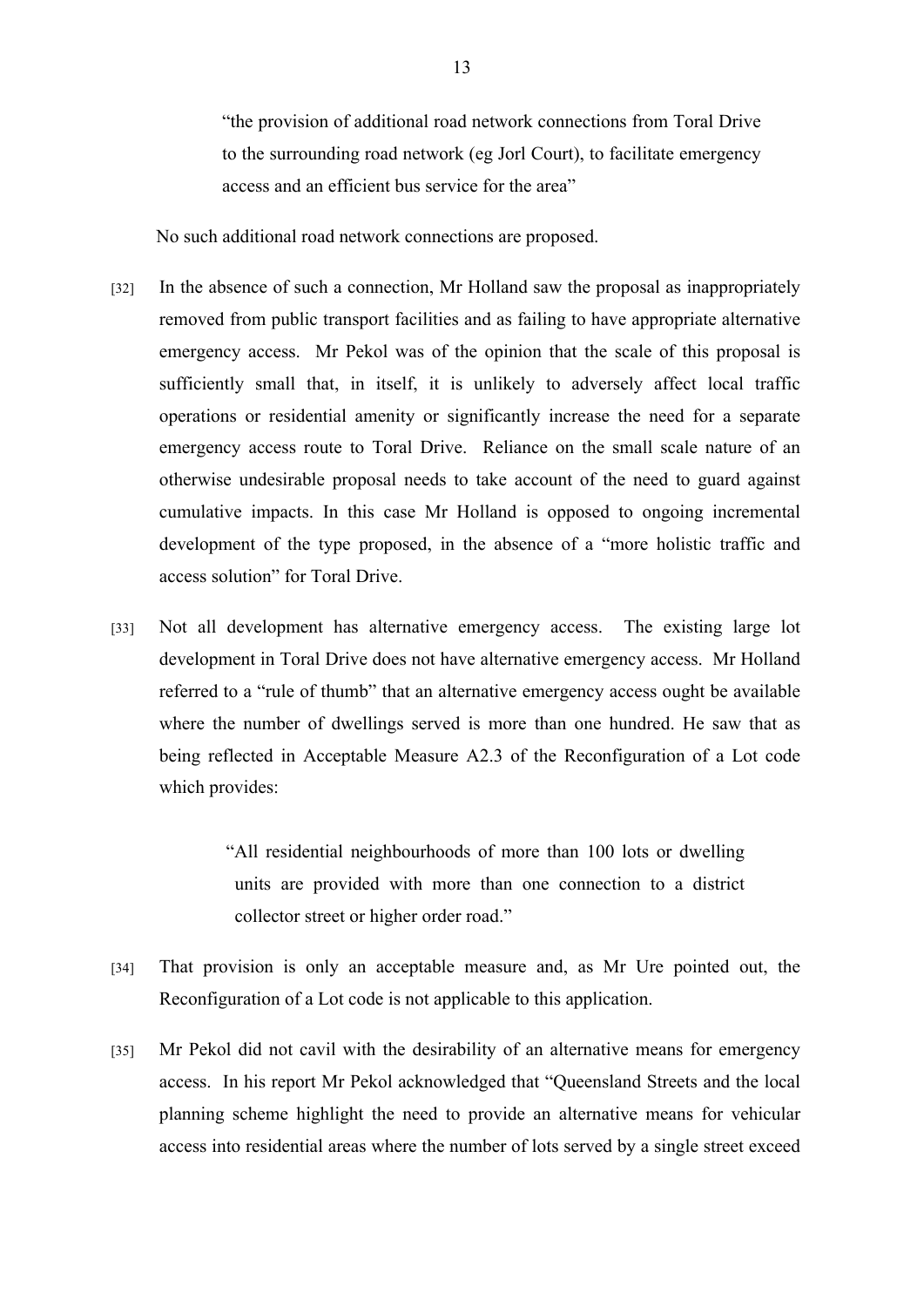100." He also acknowledged, in his oral evidence, that the figure of 100 is "a desirable limit"<sup>6</sup> .

- [36] There was some speculation, in the course of the evidence, that emergency access might be available via a power easement or through the MLK proposal (which is proposed to have emergency access via Stringybark Road<sup>7</sup>), but the evidence fell short of establishing that an alternative access would be available.
- [37] Mr Pekol pointed out that the requirement for alternative access had not been rigorously applied in the past and that, leaving aside the MLK proposal (which is to have its own emergency access) the number of existing and approved dwellings is less than 100 and the subject proposal would lead to only a relatively small exceedence of the 'limit'. Mr Holland, on the other hand, queried where the line would be drawn if the 'limit' could be exceeded incrementally.
- [38] I accept that the subject site, towards the end of a long cul-de-sac, is not the ideal place to be increasing density in the absence of alternative emergency access. That might not, of itself, present an insurmountable barrier to approval, given that the 'limit' is not reflected in a provision of the applicable code and given the matters upon which Mr Pekol relied. The emergency access issue is not however, the only traffic or transport planning issue.
- [39] The remaining issue is the proximity of the subject site to public transport. That is a significant issue because, in providing for a wider range of residential dwelling types and densities, the intent for the Stringybark Road West Precinct expressly provides that medium density housing development should be located "close to the public transport facilities". Indeed, in the absence of an LASP or other more comprehensive planning for the precinct, that is the criterion by which the statement of intent identifies where medium density housing development should be located within Precinct 5. That proximity to public transport facilities should be seized upon as the touchstone for the location of medium density housing development is unsurprising in the context of the planning scheme provisions otherwise. Mr Holland's evidence is to the effect that the proposal is unacceptably remote from public transport facilities.

<sup>6</sup> T23.

<sup>7</sup> See para [3] of the reasons for judgment.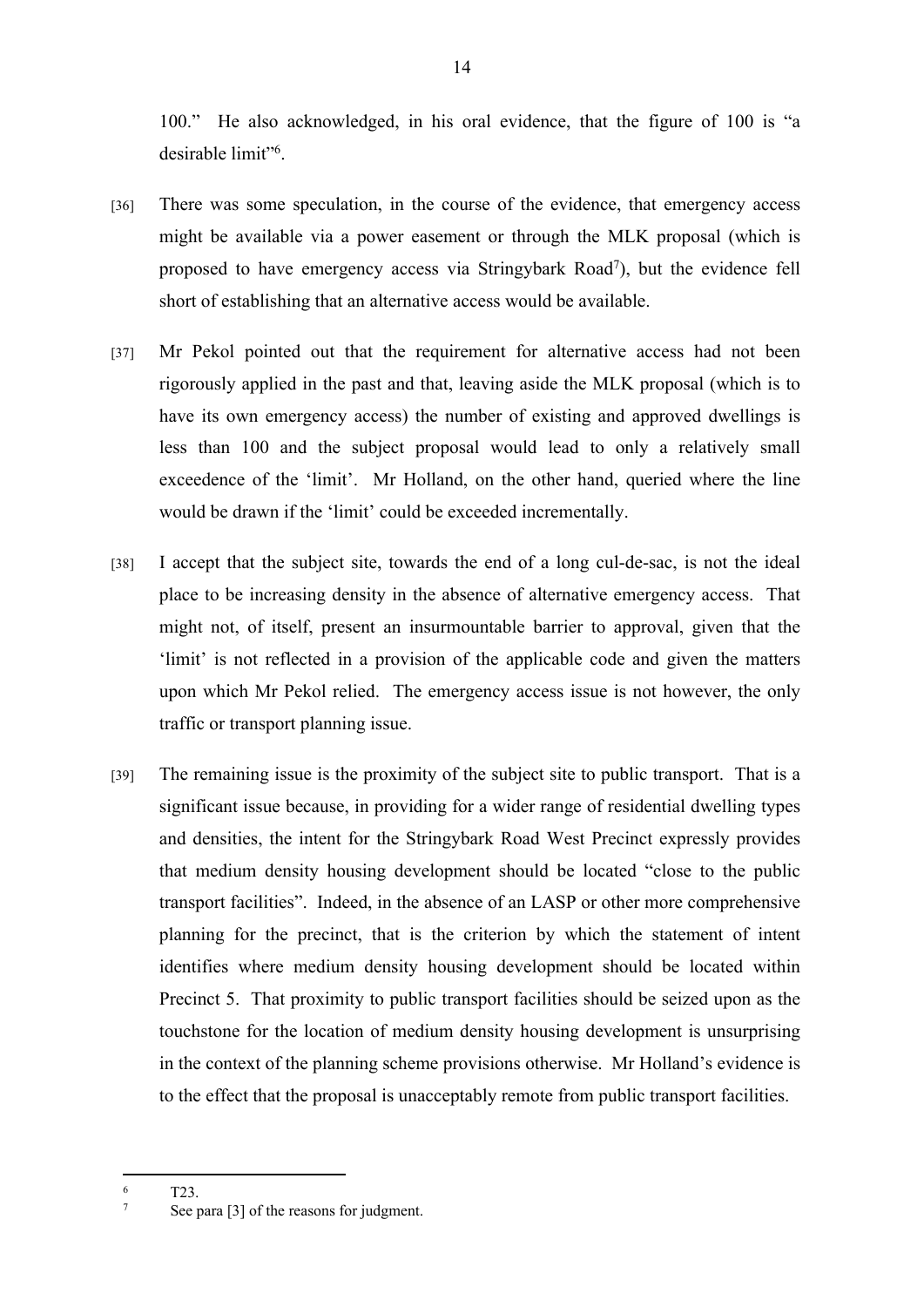- [40] The planning scheme does not, in terms, define what distance is said to be "close" to the public transport facilities, for the purposes of that part of the intent for Precinct 5. The word "close" is a relative and imprecise term relating to the distance or interval between one thing and another. The determination of what is 'close' involves issues of fact and degree, in the relevant context. The subject provision is concerned with closeness to public transport facilities. The public transport facilities of relevance for present purposes are the bus facilities in Stringybark Road. Whether the proposed development is 'close' to those facilities should be judged by reference to the distance between the development and the closest bus stops, being the point where the bus facilities are accessed.
- [41] Mr Holland's evidence is that there is a very widely accepted rule of thumb that planning should seek to achieve 90% of residences being located within 400m of a bus route. That equates to a five minute walk. The Maroochy Shire Planning Scheme Policy No.  $6 -$  Transport, Traffic & Parking contains (in Section 3.2) guidelines to be followed in order to ensure that convenient and effective bus services can be achieved. Those guidelines seek to achieve bus routes within 300 – 400m walking distance (to 90% of establishments) within Urban areas and within 200m in the case of demand responsive routes. Attention was also drawn to the provisions for the Stringybark East precinct, within which medium density housing "should be encouraged adjacent to the centre within 400m (a five minute walk) where there is high accessibility to ... public transport routes".
- [42] While those provisions may be illustrative of the 400m rule of thumb referred to by Mr Holland, it must be remembered that they are not the provisions in question. The statement of intent for Precinct 5 uses the word 'close', rather than any specific distance measured in metres. A strict 400m criterion cannot simply be substituted for words used in the statement of intent.
- [43] The closest public bus stops are located in Stringybark Road, north of its intersection with Toral Drive. The closest bus stop on the western side of Stringybark Road (for services heading north), is over 700m from the subject site, while the bus stop on the eastern side (for services heading south), is more than a kilometre away.<sup>8</sup> The subject proposal could not be described as "close" to those existing public transport facilities.

<sup>8</sup> Mr Ryter's evidence is that the stop for southbound services is 1.2km from the Toral Drive / Stringybark Road intersection.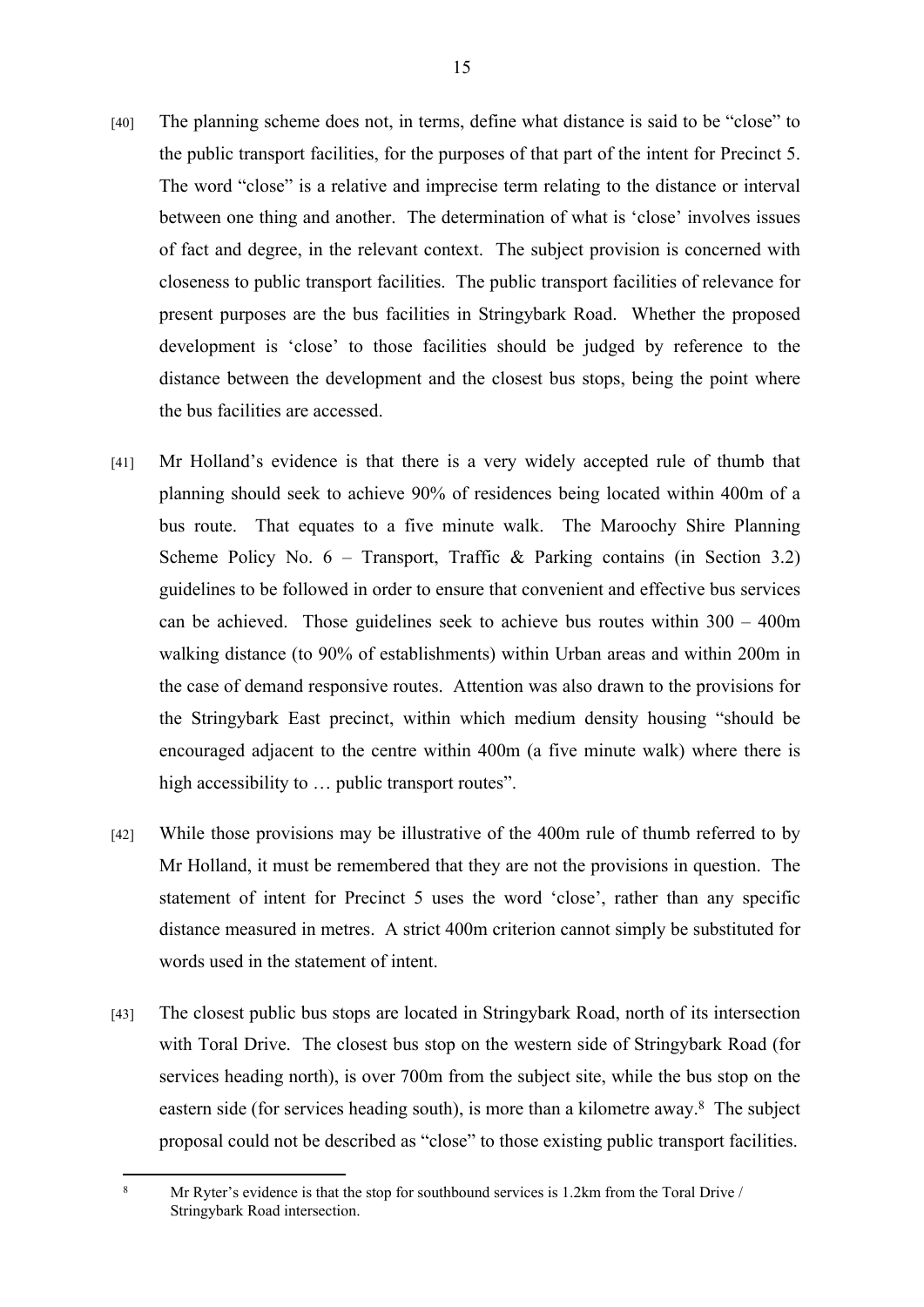- [44] The appellant relied upon the "anticipated future provision of good bus services along Stringybark Road". In particular, it was pointed out that in the intent for Precinct 1 (Sippy Downs Town Centre Core) it is said that "the design of Sippy Downs Drive and Stringybark Road should provide for bus stops approximately every 400 metres and taxi ranks in suitable locations." It was contended that one could reasonably expect the future provision of a bus stop in Stringybark Road at or near its intersection with Toral Drive, particularly if and when the other approved multi-unit dwelling developments are constructed.
- [45] The planning intent for bus stops approximately every 400m (assuming that intent relates to the whole of Stringybark Road) has not yet been realised, notwithstanding the age of the planning scheme. Whether it is achieved and if so when, and what the specific bus stop locations will be, is not certain on the evidence and might possibly be influenced by the decisions of others, as to whether and when to act upon development approvals which might serve as the catalyst for the provision of more bus stops. Any claim that the proposal would locate medium-density housing close to the public transport facilities would appear to be, at best, premature.
- [46] Mr Holland was prepared to accept that, if the approved developments were constructed, it is logical for a new bus stop to be located in the vicinity of the Stringybark Road / Toral Drive intersection. His report dealt with access to public transport on the basis that "the development is 550m walking distance to bus services operating along Stringybark Road"<sup>9</sup> . Even on that basis however, he described the access to public transport as "poor" and the proposed development as "unacceptably remote" from public transport.
- [47] The difficulty, in this respect, is not just the number and positioning of bus stops along Stringybark Road, but the length of Toral Drive and the location of the subject site towards the western extremity of that  $long<sup>10</sup>$  cul-de-sac. Consequently, anyone wishing to walk between the proposed development and either the existing or future bus stops along Stringybark Road would be required to travel in the order of half a kilometre or more.

 $\alpha$ <sup>9</sup> The distance from the site to the intersection was also said, in other evidence to be 520m.

Indeed I note that the subject site appears to be, if anything, geographically closer to the western boundary of Precinct 5 than to Stringybark Road to which it is connected by road, at the eastern boundary of the precinct.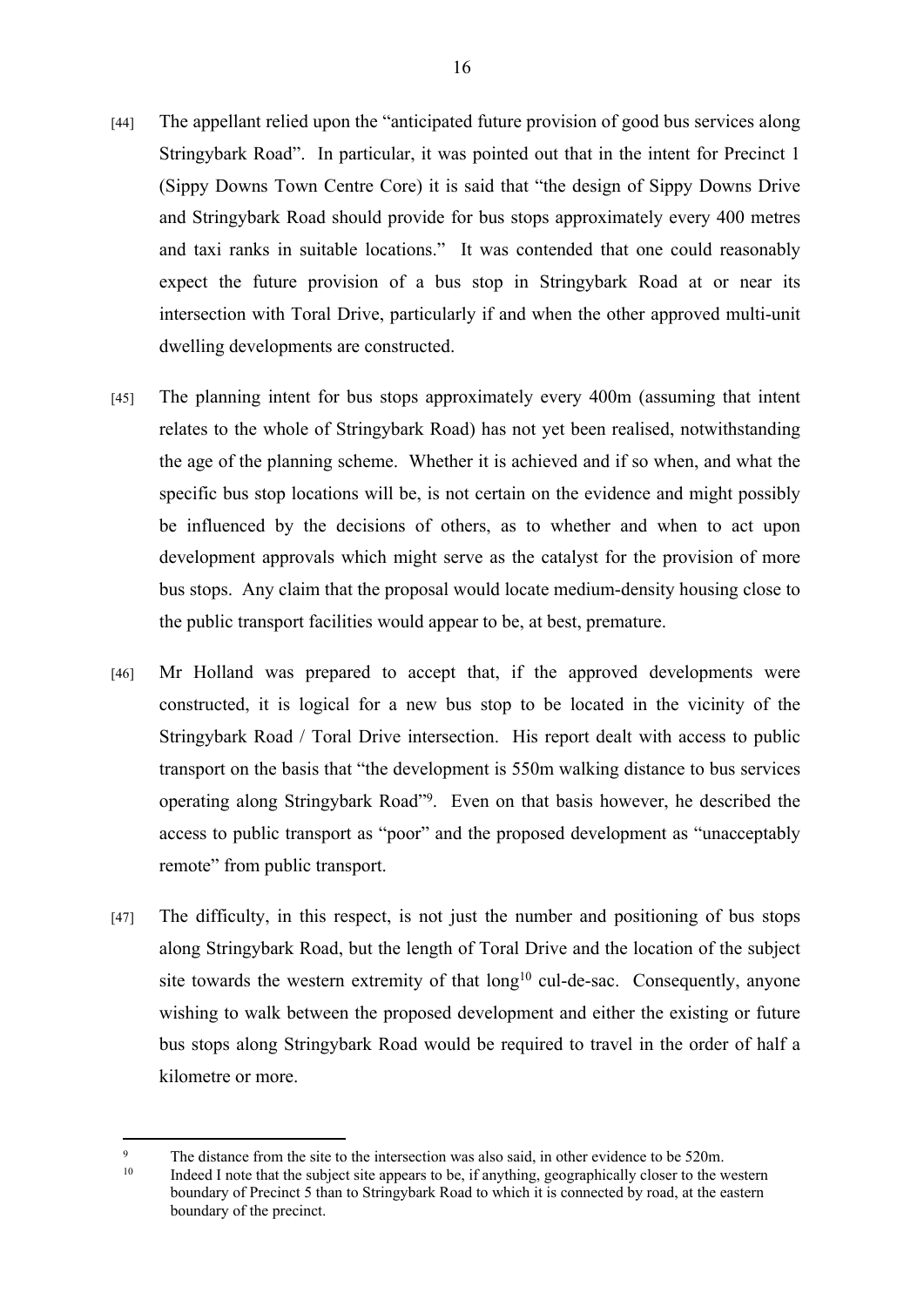[48] In his report, Mr Ryter said:

"If a new bus stop was situated at or near this location (the intersection) then the subject land would be 600 m from that new bus stop. Whilst this slightly exceeds 400 m walking distance, the additional distance is not considered to be significant, particularly when the age of the majority of university students, who are likely to occupy these premises, is taken into account."

In that regard however:

- (a) Mr Ryter's opinion is premised on the assumption of a new bus stop, at some future time. It does not relate to the existing situation.
- (b) Mr Ryter focuses on what might be 'significant' in the context of university students. While the site's location and the 'all ensuite' design of the proposal may attract some university students, it is not unsuitable for others and the evidence does not permit any confident prediction about the precise future tenancy profile
- (c) The test is not what distance a young university student might be prepared to walk. It is whether the development is 'close' to the public transport facilities. Further, as Mr Holland explained in the course of cross-examination, the transport planning objective served by that closeness is related to positively enticing people to use public transport.<sup>11</sup>
- [49] I am not satisfied that the proposal is "located close to the public transport facilities". It would be remote from the existing bus stops in Stringybark Road and would be closer, but not close, to any future bus stop located at or near the Toral Drive / Stringybark Road intersection.
- [50] What then is the justification for permitting a multi-unit development other than where the intent for Precinct 5 says medium-density housing should be located? It was submitted, on behalf of the appellant, that any conflict with the planning scheme in this regard should be viewed as minor and judged to be outweighed by the following grounds advanced by Mr Ryter, as being sufficient to justify approval:

 $11 \tT40-41$ .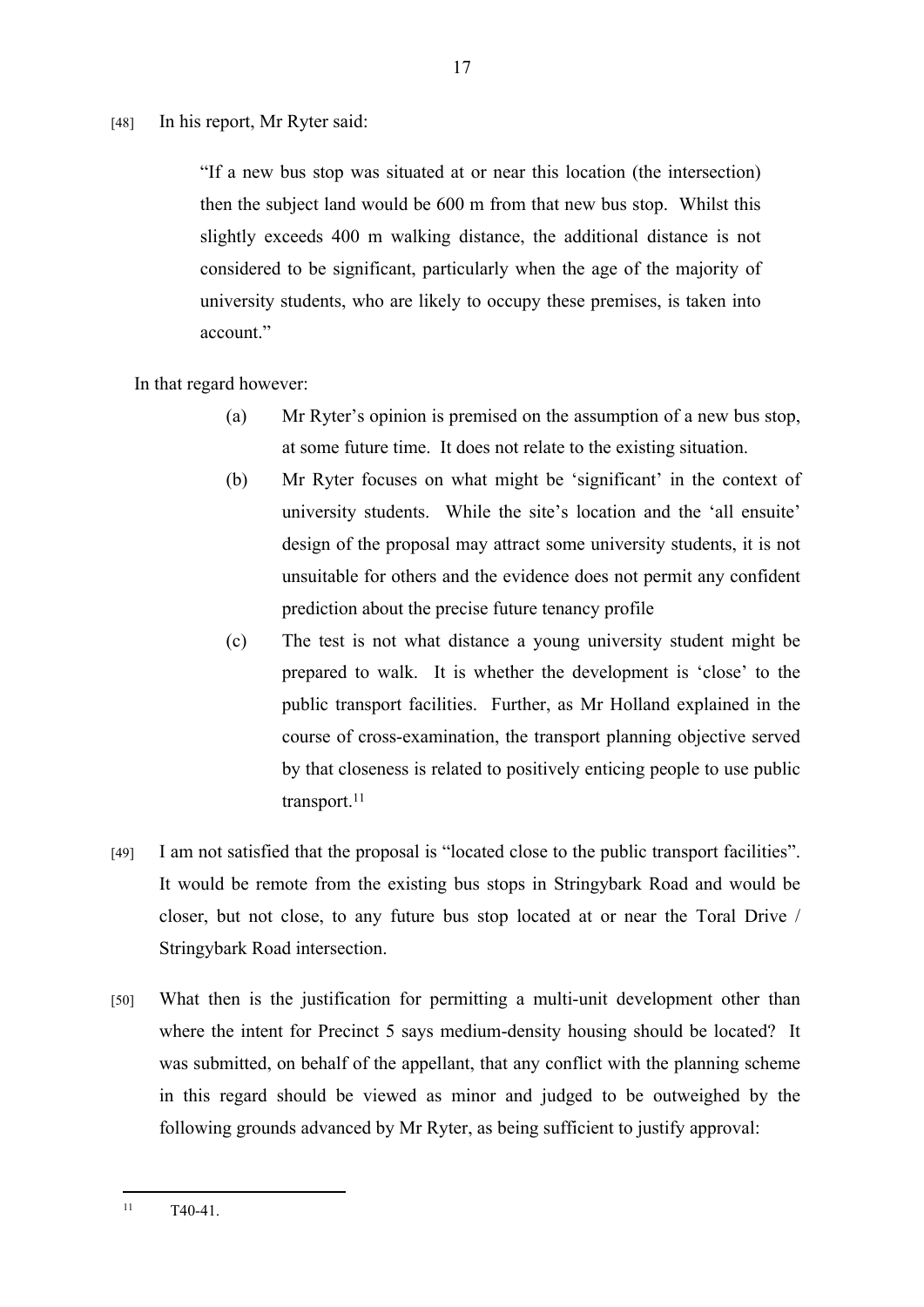- (i) The subject land is extremely well located for the type of development proposed, including its density, having regard to its proximity to a number of community and commercial facilities (a view shared by the traffic engineers engaged by the parties in the appeal);
- (ii) The proposal will add to the diversity of housing choices available in the subject locality;
- (iii) The proposal consolidates and expands upon existing and approved residential development (including medium density residential development) in the subject locality;
- (iv) The proposal is for a high quality medium density residential development designed for, and likely to accommodate students;
- (v) (The proposal) will have no unacceptable environmental amenity or traffic impacts, subject to appropriate conditions being imposed.
- [51] It is relevant to consider the role and importance of the planning scheme provision which would be infringed should the development proceed. The potential suitability of multiple dwelling units in this precinct is qualified by the requirement that they be 'appropriately located'. As I have already observed, closeness to public transport facilities is the touchstone, used by the intent for Precinct 5, for identifying where medium density housing should be located, as part of achieving a wider range of residential dwelling types and densities. I do not regard the conflict as trivial.
- [52] Insofar as the particular grounds relied upon:
	- (i) While it is true that the traffic engineers agreed that the provision of higher density residential development in proximity of the Sippy Downs town centre and the Sunshine Coast University would be logical, that point of agreement went on to state that the proposed development's consistency with that logical outcome was subject to (amongst other things):

"the provision of additional road network connections from Toral Drive to the surrounding road network (eg Toral Court), to facilitate emergency access and an efficient bus service for the area".

(ii) The proposal would, if developed, change the mix of housing choices in the precinct, by adding a modest amount of medium density housing at the expense of one dwelling on a large lot, but the evidence did not demonstrate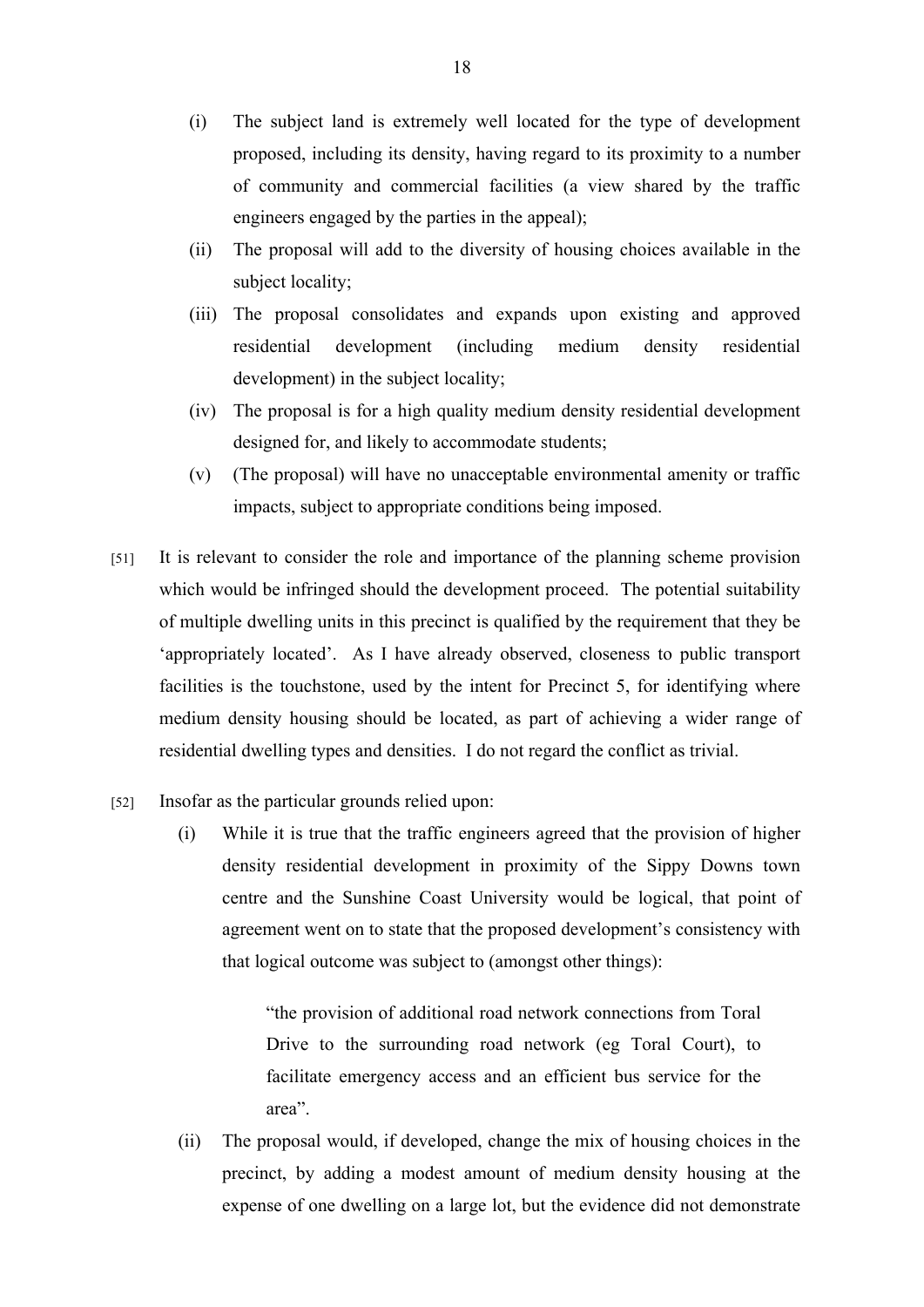the extent of the need for further development of that kind, having regard to the approvals which have been granted or establish that the additional diversity could not be achieved while locating medium density housing close to the public transport facilities.

- (iii) The proposal may consolidate and expand on the existing and approved residential development in the locality, in the sense of providing another multiple dwelling unit development, but it is a 'stand alone' proposal, separated from other like development and not part of any comprehensive planning for the pattern of future residential development in the locality (as might have been the case if there were a meaningful LASP).
- (iv) I accept that the proposal would be of a high quality and may attract some students, although the evidence does not permit an assessment of the extent of the need for such accommodation or the likely precise future tenancy profile. There is no evidence that any such need cannot be met by locating medium density housing close to the public transport facilities, as the scheme intends. I have previously dealt with Mr Ryter's contention that the distance from the subject site to the public transport facilities is not significant for students.
- (v) The mere absence of unacceptable impacts is not, of itself, a sufficient ground to warrant approval. In any event, the development would not be devoid of consequence or impact, if it were to proceed. The resultant increase in density in a location without an established alternative emergency access and the impact of the proposal otherwise have been dealt with earlier. While none of those matters may, in and of themselves, have led to a refusal, they remain relevant, particularly when considering whether an absence of significant impacts weighs in favour of an approval.
- [53] The proposal falls within a precinct where multi-dwelling units may be considered consistent with the intent and desired character, subject to appropriate location, siting and design. The difficulty, in this case, lies in the location. While it is within the southern part of Precinct 5, where a wider range of residential dwelling types and densities are intended, it lies towards the western extremity of a long cul-de-sac. The